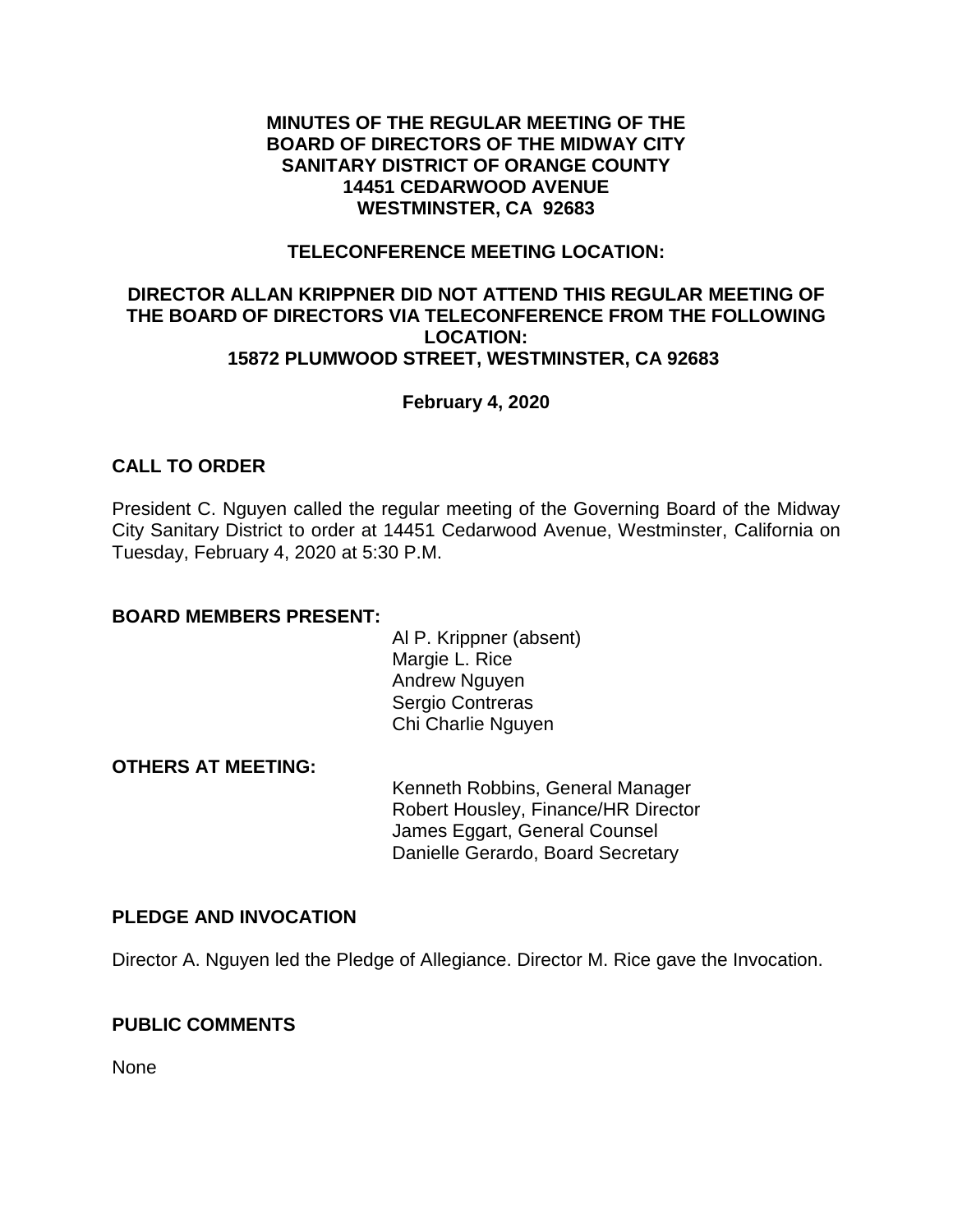# **APPROVAL OF THE MINUTES OF THE REGULAR MEETING OF JANUARY 21, 2020**

A motion was made by Director A. Nguyen, seconded by President C. Nguyen, to approve the minutes of the regular meeting of January 21, 2020. The motion was approved by the following 4-0 vote:

AYES: S. Contreras, A. Nguyen, C. Nguyen and M. Rice NAYS: ABSTAIN: ABSENT: A. Krippner

# **APPROVAL OF EXPENDITURES**

|              | CK #       | Date | <b>AMOUNT</b>             | <b>VENDOR</b>                            | <b>MEMO</b>                                                                                      |
|--------------|------------|------|---------------------------|------------------------------------------|--------------------------------------------------------------------------------------------------|
| $\mathbf{1}$ |            |      |                           | <b>CHECKS:</b>                           |                                                                                                  |
| 2            | 11151      | 1/22 | \$                        | 77.50 Advanced Gas Products              | Compressed Gas, N.O.S. Cylinder Rental for January 2020                                          |
| 3            | 11152      | 1/22 | \$                        | 352.43 Advanced Office                   | Repairs to Ricoh MPC2500 Copier/Scanner                                                          |
| 4            | 11153      | 1/22 | $\sqrt{2}$<br>316.04 AT&T |                                          | Brookhurst Lift Station Service for January 2020                                                 |
| 5            | 11154      | 1/22 | $\sqrt{2}$                | 525.00 Ayala's Car Wash                  | Fleet Truck Washes on 1/22/2020                                                                  |
| 6            | 11155      | 1/22 | \$                        | 263.76 Cintas                            | Uniform Services for 1/16/2020                                                                   |
| 7            | 11156      | 1/22 | $\sqrt[6]{2}$             | 3,810.00 City of Westminster             | 3rd & 4th Quarter 2019 Over the Top Fees (pass-through)                                          |
| 8            | 11157      | 1/22 | \$                        | 56.23 City of Westminster                | Hydrant Water Service for January 2020                                                           |
| 9            | 11158      | 1/22 | \$                        | 3,576.49 Cummins Sales and Service       | NG9 Repair & Replace Air Control Valve, NG10 Repair & Replace Pressure Sensor, Fuel Flow Sensor  |
| 10           | 11159      | 1/22 | \$                        | 2,248.18 Daniels Tire Service            | Restock (10) New Tires & (5) Repairs                                                             |
| 11           | 11160      | 1/22 | \$                        | 12,010.00 Environ Architecture, Inc.     | Architectural Site Rendering for Future District Office Rennovation Project                      |
| 12           | 11161      | 1/22 | \$                        | 1,240.00 HB Staffing                     | Temporary Employee Services Week Ending 01/12/2020                                               |
| 13           | 11162      | 1/22 | \$                        | 125.00 Leslie Makepeace                  | Claim re: Cost to Replace a Vehicle Window Damaged During Christmas Tree Pickup                  |
| 14           | 11163      | 1/22 | $\sqrt{2}$                | 474.14 Los Alamitos Napa Auto Parts      | Restock Hub Caps & Hub Cap Seals for Axles, Safety Supplies, Respirators, Ear Muffs              |
| 15           | 11164      | 1/22 | \$                        | 886.26 Los Angeles Freightliner          | NG4 Replacement Mirror                                                                           |
| 16           | 11165      | 1/22 | \$                        | 150.00 Purchase Power                    | Postage for Postage Machine                                                                      |
| 17           | 11166      | 1/22 | \$                        | 1,679.00 Rutan & Tucker, LLP             | Personnel Legal Services for December 2019                                                       |
| 18           | 11167      | 1/22 | \$                        | 1,281.64 TEC of California, Inc.         | Restock Rotors for Front Breaks, NG14 Oil Filter, Restock Filter Cartridge, Restock Fuel Filters |
| 19           | 11168      | 1/27 | \$                        | 263.76 Cintas                            | Uniform Services for 1/23/2020                                                                   |
| 20           | 11169      | 1/27 | \$                        | 1,193.50 HB Staffing                     | Temporary Employee Services Week Ending 01/19/2020                                               |
| 21           | 11170      | 1/27 | \$                        | 67.80 LegalShield                        | Member Paid Services for January 2020                                                            |
| 22           | 11171      | 1/27 | \$                        | 746.74 Merchants Building Maintenance    | Janitorial Services for January 2020                                                             |
| 23           | 11172      | 1/27 | $\sqrt{2}$                | 3,364.25 SDRMA Delta Dental              | Dental Insurance Premiums for January 2020                                                       |
| 24<br>25     |            |      | s                         | 34.707.72 CHECKS SUBTOTAL                |                                                                                                  |
| 26           |            |      |                           | <b>PAYROLL</b>                           |                                                                                                  |
| 27           | <b>ACH</b> | 1/28 | \$<br>64,534.03 Paychex   |                                          | Payroll - Staff Checks, Taxes, & Direct Deposits                                                 |
| 28           | <b>ACH</b> | 1/28 | \$                        | 3,524.76 Nationwide Retirement Solutions | Payroll - Nationwide Deferred Compensation (100% Paid By Employees)                              |
| 29           | <b>ACH</b> | 1/28 | \$                        | 560.00 Nationwide Retirement Solutions   | Payroll - Nationwide Deferred Compensation - Roth (100% Paid By Employees)                       |
| 30           |            |      | \$.                       | 68,618.79 PAYROLL SUBTOTAL               |                                                                                                  |
| 31<br>32     |            |      |                           | <b>ACH PAYMENTS</b>                      |                                                                                                  |
| 33           | <b>ACH</b> | 1/28 | \$<br>14.087.51 CalPERS   |                                          | Retirement Contributions for 1/13/2020-01/12/2020                                                |
| 34           | <b>ACH</b> | 2/3  | \$<br>51,919.47 CalPERS   |                                          | Active Employee and Retiree Health Insurance Premiums for February 2020                          |
| 35           | <b>ACH</b> | 2/3  | \$<br>5.585.39 CalPERS    |                                          | Board of Directors Health Insurance Premiums for February 2020                                   |
| 36<br>36     |            |      | s                         | 14.087.51 ACH TRANSFERS SUBTOTAL         |                                                                                                  |

# A. Demands in the amount of \$ 117,414.02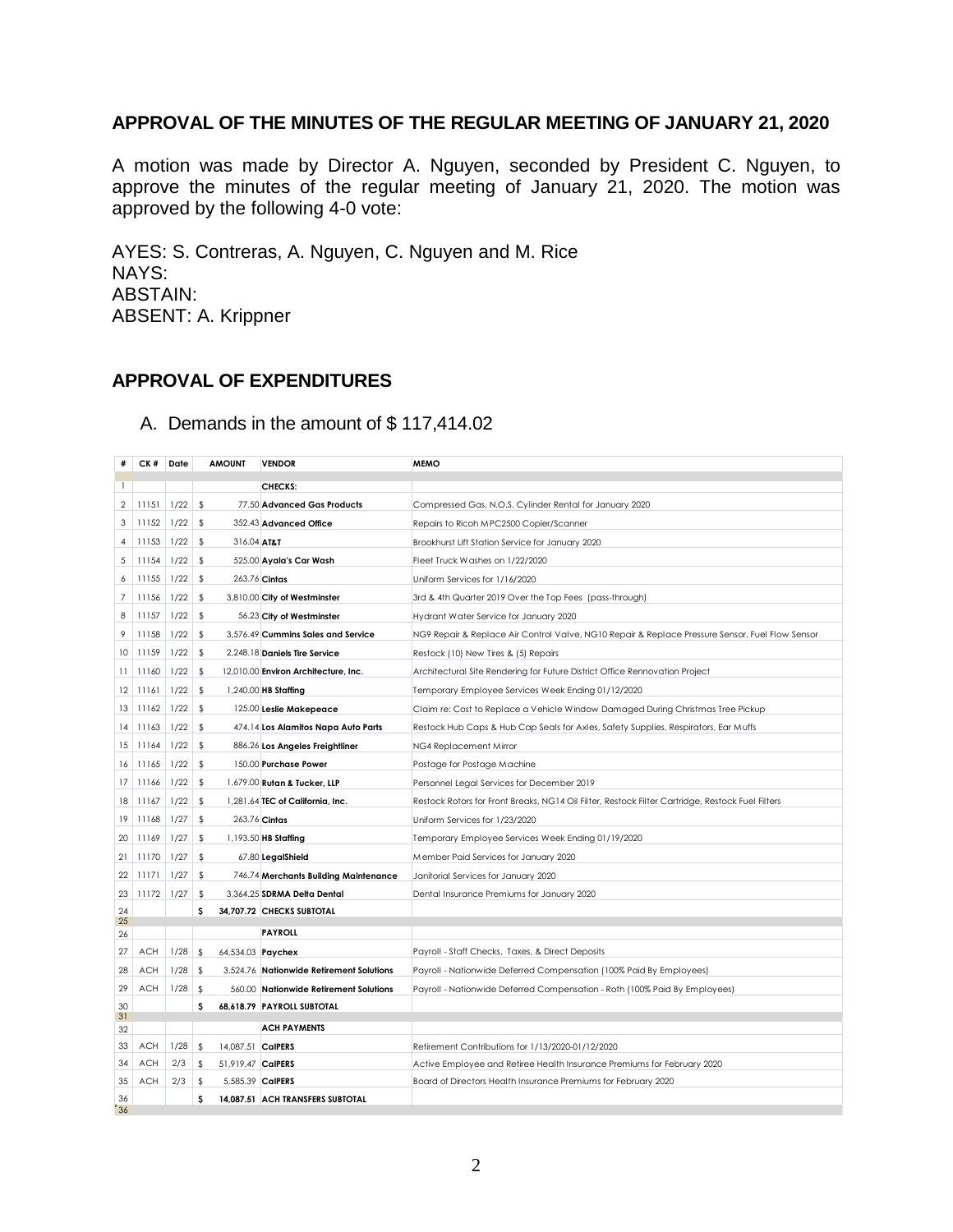| "36" |  |  |  |  |                                                                          |  |  |  |  |
|------|--|--|--|--|--------------------------------------------------------------------------|--|--|--|--|
| 37   |  |  |  |  | 117,414.02 TOTAL EXPENDITURES (HANDCUT, REGULAR, PAYROLL, ACH TRANSFERS) |  |  |  |  |
| 38   |  |  |  |  |                                                                          |  |  |  |  |
| 39   |  |  |  |  | <b>BANK TRANSFERS</b>                                                    |  |  |  |  |
| 40   |  |  |  |  | none                                                                     |  |  |  |  |
|      |  |  |  |  |                                                                          |  |  |  |  |

A motion was made by Director M. Rice, seconded by Director S. Contreras, to approve the expenditures in the amount of \$ 117,414.02. The motion was approved by the following 4-0 vote:

AYES: S. Contreras, A. Nguyen, C. Nguyen and M. Rice NAYS: ABSTAIN: ABSENT: A. Krippner

# **REPORTS**

# **Report of President**

None

# **Report of General Manager**

GM K. Robbins reported that room reservations were made for Directors who confirmed that they plan to attend the Waste Expo for Monday, May 4-Thursday, May 7, 2020 and that they should start looking into their flights to and from New Orleans.

# **Report from the 2020 Little Saigon Westminster Tet Parade on January 25, 2020**

Director A. Nguyen stated that the parade started early this year, that it was cold but that more people turned out than ever before, including quite a few visitors from out of state.

Director M. Rice stated that the parade was better than in the past and that she enjoyed seeing all of dignitaries. She rode in the District truck with Director of Operations N. Castro.

President C. Nguyen stated that he was pleased with the good turnout and that the revenues were good for the City.

# **Report from the Independent Special Districts of Orange County (ISDOC) Quarterly Meeting on January 30, 2020**

Director M. Rice reported that she found the information regarding the new voting system interesting but somewhat confusing.

Director S. Contreras and President C. Nguyen appreciated and enjoyed the presentation and commented on how easy it will be to vote.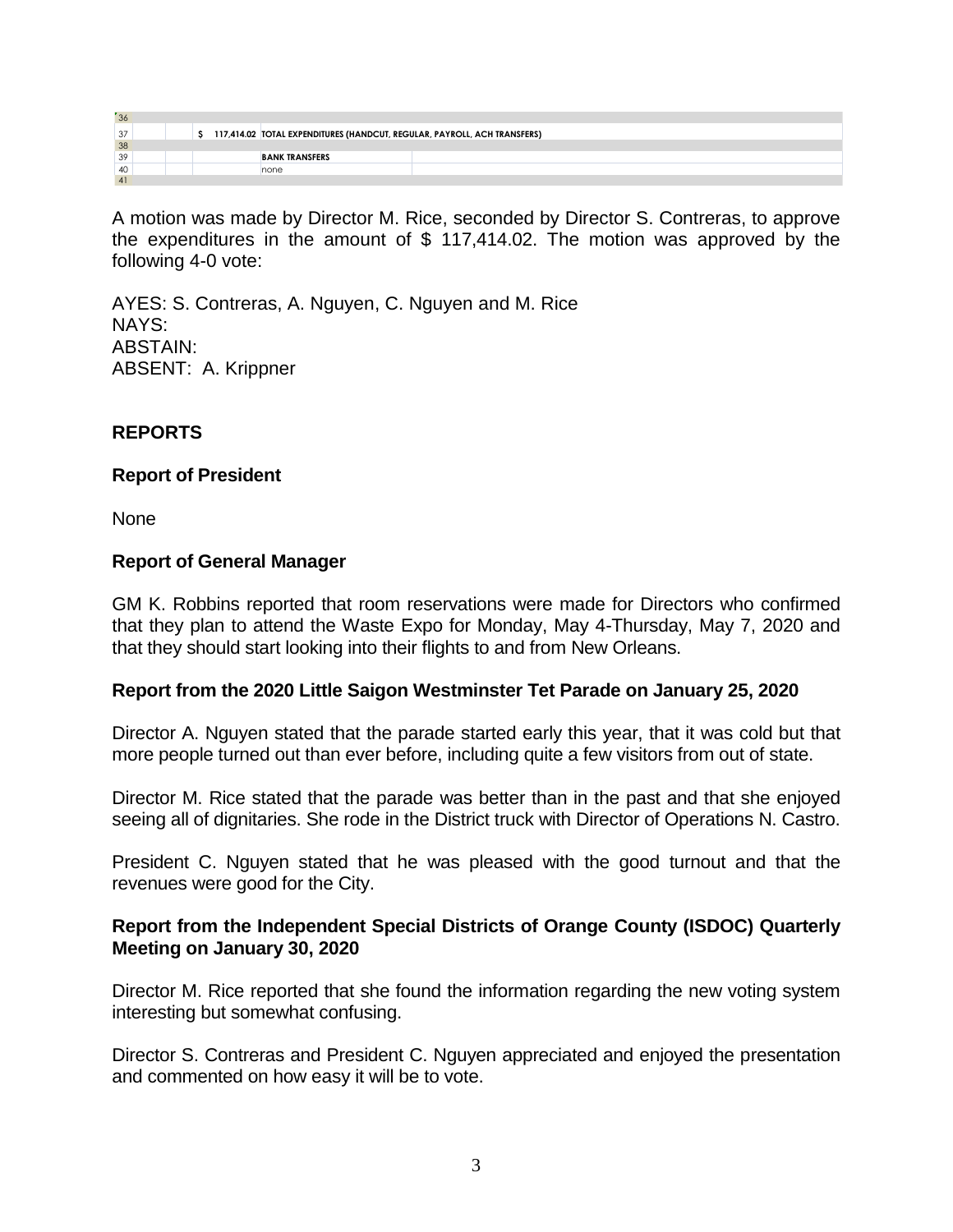# **CONSENT CALENDAR**

None

# **OLD BUSINESS**

A. Presentation from Trendzitions on Space Plan Rendering Options for 14451 Cedarwood Avenue, Westminster, CA 92683

A report of a summary of Staff's recommendation was provided and considered by the Board. A motion was made by President C. Nguyen, seconded by Director M. Rice, to move forward and bring back a Request for Proposal (RFP) for Board approval. The motion was approved by the following 4-0 vote:

AYES: S. Contreras, A. Nguyen, C. Nguyen and M. Rice NAYS: ABSTAIN: ABSENT: A. Krippner

### **NEW BUSINESS**

A. RESOLUTION NO. 2020-01 (*Roll Call Vote)*

A RESOLUTION OF THE BOARD OF DIRECTORS OF THE MIDWAY CITY SANITARY DISTRICT, OR ORANGE COUNTY, CALIFORNIA, REVISING THE POLICIES AND PROCEDURES OF THE BOARD OF DIRECTORS REGARDING ELECTION OF OFFICERS TO ESTABLISH A POLICY FOR THE ROTATION OF OFFICER POSITIONS

A report of a summary of Staff's recommendation was provided and considered by the Board. A motion was made by President C. Nguyen, seconded by Director S. Contreras, to adopt Resolution No. 2020-01 revising the policies and procedures of the Board of Directors regarding election of officers to establish a policy for the rotation of officer positions. The motion was approved by the following 4-0 roll call vote:

AYES: S. Contreras, A. Nguyen, C. Nguyen and M. Rice NAYS: ABSTAIN: ABSENT: A. Krippner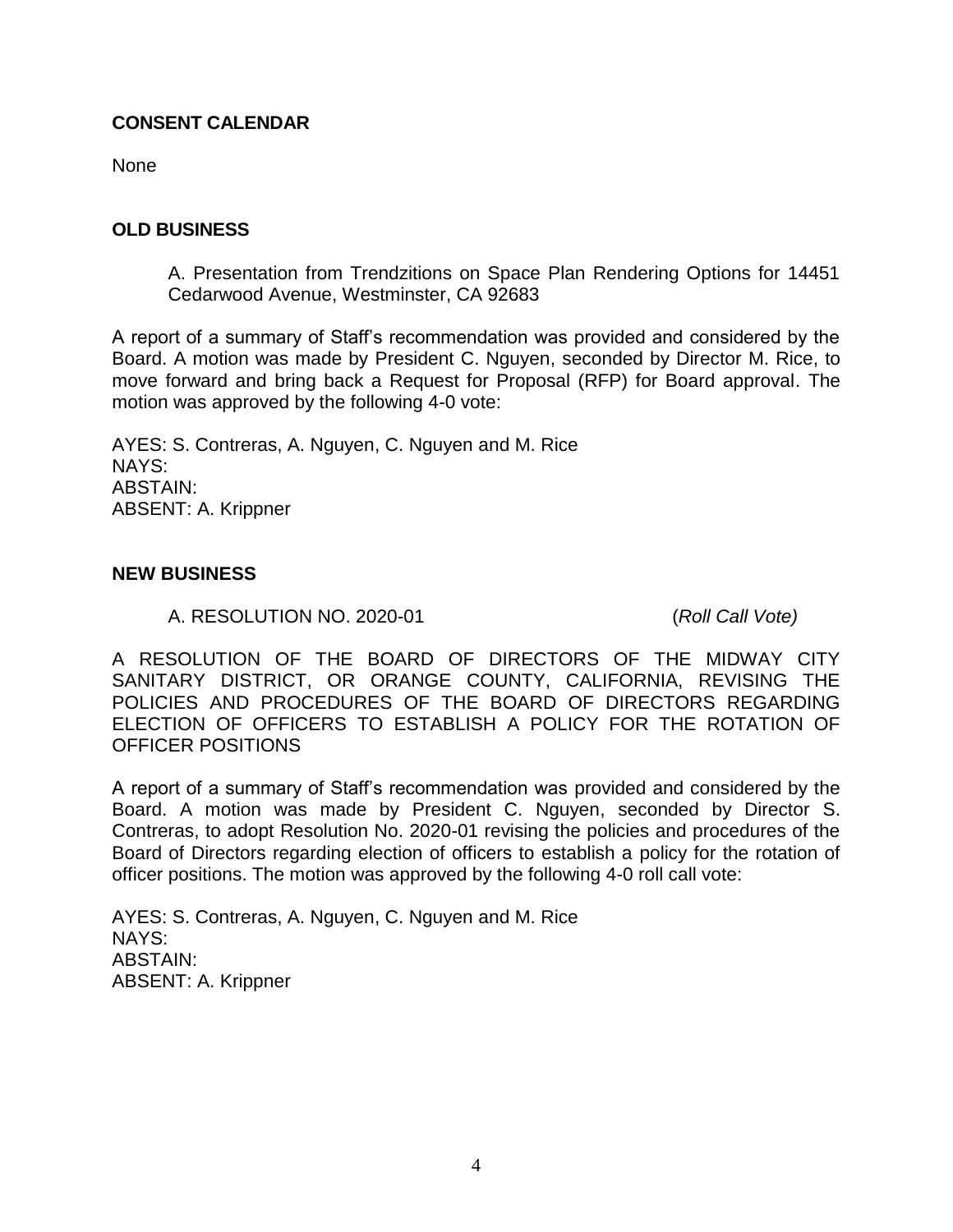B. Consider Adoption of 2020 Midway City Sanitary District Strategic Plan

A report of a summary of Staff's recommendation was provided and considered by the Board. A motion was made by Director A. Nguyen, seconded by Director M. Rice, to approve adoption of the 2020 Midway City Sanitary District Strategic Plan. The motion was approved by the following 4-0 vote:

AYES: S. Contreras, A. Nguyen, C. Nguyen and M. Rice NAYS: ABSTAIN: ABSENT: A. Krippner

C. Consider Approval of 2020 Clean-up Event Schedule

A report of a summary of Staff's recommendation was provided and considered by the Board. A motion was made by Director A. Nguyen, seconded by Director S. Contreras, to approve the 2020 clean up event schedule and locations recommended by Staff. The motion was approved by the following 4-0 vote:

AYES: S. Contreras, A. Nguyen, C. Nguyen and M. Rice NAYS: ABSTAIN: ABSENT: A. Krippner

> D. Consider Approval of the District's Annual Administrative Professionals Day Luncheon on Wednesday, April 22, 2020

A report of a summary of Staff's recommendation was provided and considered by the Board. A motion was made by President C. Nguyen, seconded by Director S. Contreras, to approve of the District's annual Administrative Professions Day luncheon on Wednesday, April 22, 2020. The motion was approved by the following 4-0 vote:

AYES: S. Contreras, A. Nguyen, C. Nguyen and M. Rice NAYS: ABSTAIN: ABSENT: A. Krippner

> E. Consider Changing the Date of the Tuesday, May 5, 2020 Regularly Scheduled Board Meeting Due to Conflict with the 2020 Waste Expo May 4-7, 2020 in New Orleans, Louisiana

A report of a summary of Staff's recommendation was provided and considered by the Board. A motion was made by President C. Nguyen, seconded by Director S. Contreras, to change the date of the regularly scheduled meeting of Tuesday, May 5, 2020 to the following Tuesday, May 12, 2020 due to the conflict with the 2020 Waste Expo. The motion was approved by the following 4-0 vote: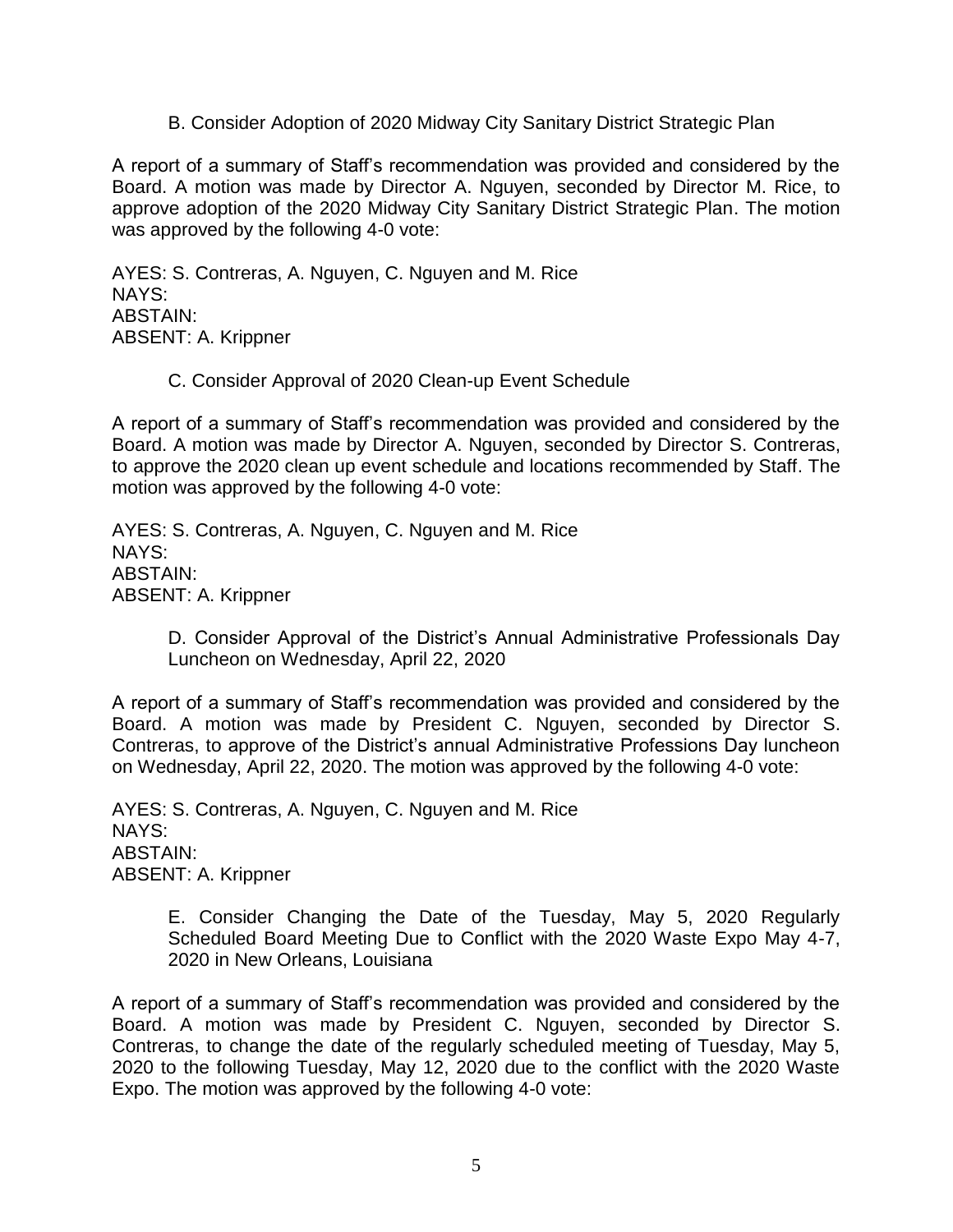AYES: S. Contreras, A. Nguyen, C. Nguyen and M. Rice NAYS: ABSTAIN: ABSENT: A. Krippner

> F. Consider and Approve Scheduling all of the Public Budget Workshops/Study Sessions and Public Hearing for Budget Adoption for Fiscal Year 2020-2021 (July 1, 2020 through June 30, 2021)

A report of a summary of Staff's recommendation was provided and considered by the Board. A motion was made by President C. Nguyen, seconded by Director M. Rice, to approve having the first public budget workshop on Tuesday, March 10, 2020, the second on Tuesday, April 28, 2020 and the final meeting for public hearing and budget adoption on Tuesday, May 19, 2020. The motion was approved by the following 4-0 vote:

AYES: S. Contreras, A. Nguyen, C. Nguyen and M. Rice NAYS: ABSTAIN: ABSENT: A. Krippner

#### **INFORMATIONAL ITEMS**

A. Orange County Local Agency Formation Commission (OCLAFCO) – Appointment for the OCLAFCO Regular Special District Seat Member

Receive and file.

# **BOARD CONCERNS/COMMENTS**

Director M. Rice asked how Director A. Krippner was doing.

GM K. Robbins reported that, per his wife, he is in a rehabilitation facility post surgery and is hoping to attend the next regular meeting.

#### **GM/STAFF CONCERNS/COMMENT**

Director of Finance/HR R. Housley stated that staff had their first conference call with SCI Consulting Group, the company that will be reviewing the District's parcel program, and they discussed the process and estimated approximately 8-10 weeks to complete the audit.